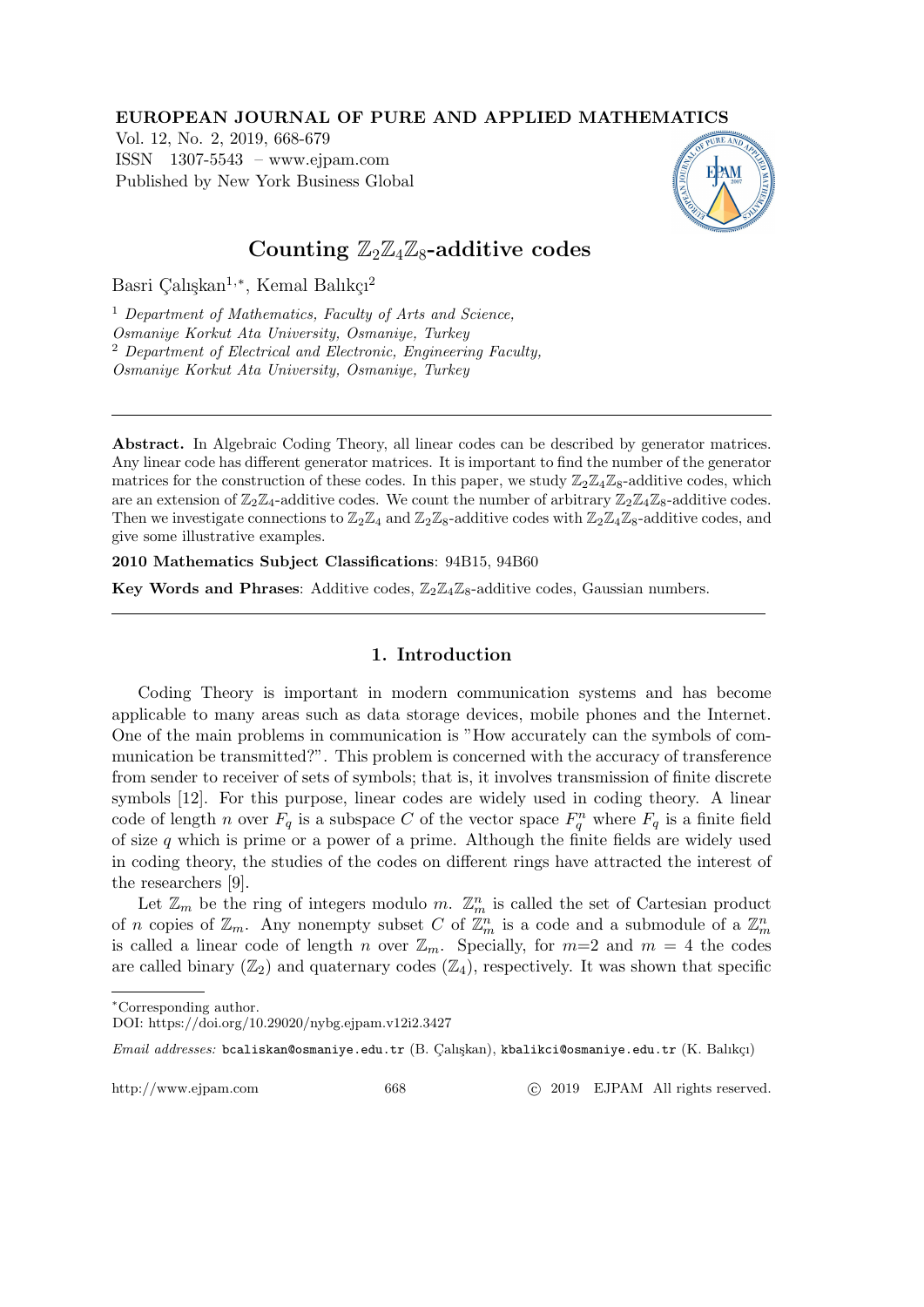good non-linear binary codes which simplifies encoding and decoding can be seen as binary images of linear codes over  $\mathbb{Z}_4$  under the Gray map [9].

Additive codes were first defined by Delsarte [7] in terms of association schemes. He defined additive codes as subgroups of the underlying abelian group in a translation association scheme. According to this, for the binary Hamming scheme, when the underlying abelian group is of order  $2^n$ , the only structures for the abelian group are those of the form  $\mathbb{Z}_2^{\alpha} \times \mathbb{Z}_4^{\beta}$  where  $\alpha$  and  $\beta$  are positive integers  $(n = \alpha + 2\beta)$ . Later, translation invariant propelinear codes were first introduced by Pujol et al.[11]. They showed that all these binary codes are group-isomorphic to subgroups of  $\mathbb{Z}_2^{\alpha} \times \mathbb{Z}_4^{\beta} \times \mathbb{Q}_8^{\sigma}$ , being  $\mathbb{Q}_8$  the non-abelian quaternion group with eight elements. Recently, in particular,  $\mathbb{Z}_2\mathbb{Z}_4$ -additive codes and  $\mathbb{Z}_2\mathbb{Z}_4\mathbb{Z}_8$ -additive codes, which are a generalization of  $\mathbb{Z}_2\mathbb{Z}_4$ -additive codes, have been extensively studied [1–6, 8].

In order to examine the  $\mathbb{Z}_2\mathbb{Z}_4\mathbb{Z}_8$ -additive codes of a given length and type, it is necessary to construct the generator matrices of these codes and to find the number of these generator matrices. In fact, the counting problem is the calculation of the number of subspaces created by the rows of the generator matrices over the finite fields. Recently, in this regard, there has been some researches of particular types over the different rings. For example, while Dougherty et al. [8] counted the  $\mathbb{Z}_2\mathbb{Z}_4$ -additive codes, Aydogdu et al. [3] performed the count of the  $\mathbb{Z}_2\mathbb{Z}_8$ -additive codes. In this paper, we aim to focus on the number of matrices that generate different (not necessarily equivalent)  $\mathbb{Z}_2\mathbb{Z}_4\mathbb{Z}_8$ -additive codes. First of all, we will introduce the structure of  $\mathbb{Z}_2\mathbb{Z}_4\mathbb{Z}_8$ -additive codes and then give the basic theorem of our article and a simple example. In addition, we will demonstrate the relationship of  $\mathbb{Z}_2\mathbb{Z}_4\mathbb{Z}_8$ -additive codes with  $\mathbb{Z}_2\mathbb{Z}_4$  and  $\mathbb{Z}_2\mathbb{Z}_8$ -additive codes.

### 2. Preliminaries

In this section, we briefly introduce the backgrounds of our proceeding works.

### 2.1.  $\mathbb{Z}_2 \mathbb{Z}_4 \mathbb{Z}_8$ -Additive Codes

**Definition 1.** Let  $\mathbb{Z}_2$ ,  $\mathbb{Z}_4$  and  $\mathbb{Z}_8$  be the rings of integers modulo 2, 4 and 8, respectively. Then, C is called a  $\mathbb{Z}_2\mathbb{Z}_4\mathbb{Z}_8$ -additive code if it is a subgroup of  $\mathbb{Z}_2^{\alpha} \times \mathbb{Z}_4^{\beta} \times \mathbb{Z}_8^{\theta}$  where  $\alpha$ ,  $\beta$ and  $\theta$  are positive integers [2].

According to this definition, the first  $\alpha$  coordinates of C consist of entries from  $\mathbb{Z}_2$ , the next  $\beta$  coordinates are elements from  $\mathbb{Z}_4$  and remaining  $\theta$  coordinates are the elements of the ring  $\mathbb{Z}_8$ . From the Fundamental Theorem of Finite Abelian Groups, such an additive code C which is a subgroup of  $\mathbb{Z}_2^{\alpha} \times \mathbb{Z}_4^{\beta} \times \mathbb{Z}_8^{\theta}$  is group isomorphic to the abelian structure

$$
\mathbb{Z}_2^{k_0} \times \mathbb{Z}_4^{k_1} \times \mathbb{Z}_2^{k_2} \times \mathbb{Z}_8^{k_3} \times \mathbb{Z}_4^{k_4} \times \mathbb{Z}_2^{k_5}.
$$

By this isomorphism, such a  $\mathbb{Z}_2\mathbb{Z}_4\mathbb{Z}_8$ -additive code is classified as of type  $(\alpha, \beta, \theta; k_0, k_1, k_2, k_3, k_4, k_5)$  [2].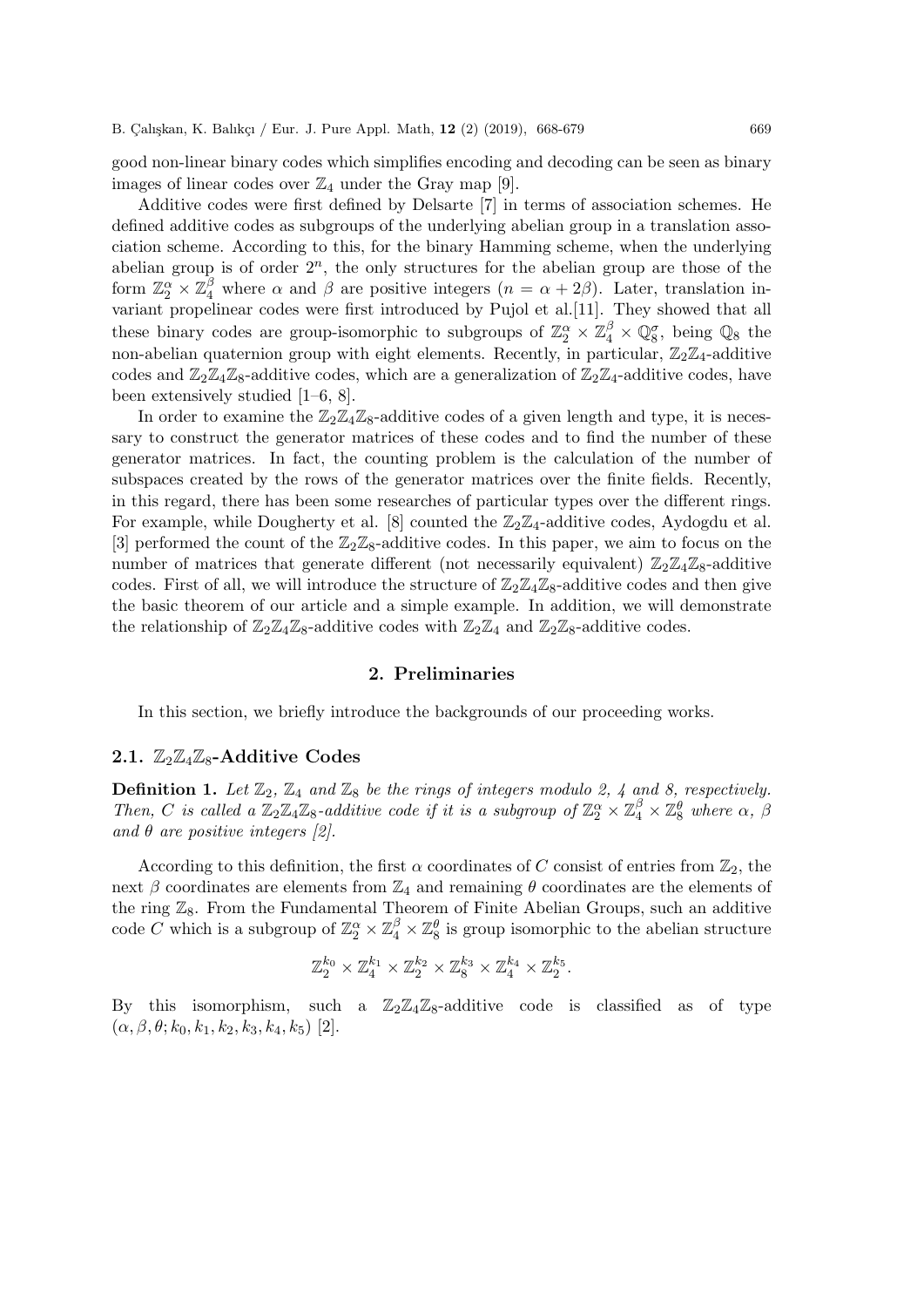### 2.2. Generator and Parity-check matrices of  $\mathbb{Z}_2\mathbb{Z}_4\mathbb{Z}_8$ -additive codes

Let C be a  $\mathbb{Z}_2\mathbb{Z}_4\mathbb{Z}_8$ -additive code of type  $(\alpha, \beta, \theta; k_0, k_1, k_2, k_3, k_4, k_5)$ . Then, it is shown that C is permutation equivalent to a  $\mathbb{Z}_2\mathbb{Z}_4\mathbb{Z}_8$ -additive code which has the following generator matrix in standard form:

$$
\begin{pmatrix}\nI_{k_0} & \overline{A}_{01} & 0 & 0 & 2T_1 & 0 & 0 & 0 & 4T_2 \\
0 & \overline{S}_1 & I_{k_1} & B_{01} & B_{02} & 0 & 0 & 2T_3 & 2T_4 \\
0 & 0 & 0 & 2I_{k_2} & 2B_{12} & 0 & 0 & 0 & 4T_5 \\
0 & \overline{S}_2 & 0 & S_{01} & S_{02} & I_{k_3} & A_{01} & A_{02} & A_{03} \\
0 & \overline{S}_3 & 0 & 0 & 2S_{12} & 0 & 2I_{k_4} & 2A_{12} & 2A_{13} \\
0 & 0 & 0 & 0 & 0 & 0 & 0 & 4I_{k_5} & 4A_{23}\n\end{pmatrix}
$$
\n(1)

where  $\overline{A}_{01}$ ,  $\overline{S}_1$ ,  $\overline{S}_2$ ,  $\overline{S}_3$  are matrices with all entries from  $\mathbb{Z}_2$  and  $B_{02}$ ,  $B_{12}$ ,  $S_{02}$  and  $S_{12}$ are matrices over  $\mathbb{Z}_4$ . Also,  $T_4$ ,  $T_5$  and  $A_{i3}$  are matrices over  $\mathbb{Z}_8$  for  $0 \le i \le 2$ . All the entries in  $B_{01}$ ,  $S_{01}$  and  $T_1$  are in  $\{0,1\} \subseteq \mathbb{Z}_4$ . Likewise,  $A_{01}$  and  $T_2$  are matrices over  $\mathbb{Z}_4$ whose all entries are from  $\{0, 1\}$ .  $T_3$ ,  $A_{12}$  and  $A_{02}$  are matrices over  $\mathbb{Z}_8$ , but all values are the elements of the set  $\{0, 1, 2, 3\}$ . Also, C has  $2^{k_0}2^{2k_1}2^{k_2}2^{3k_3}2^{2k_4}2^{k_5}$  codewords [2].

In  $(1)$ ,  $k_0$ ,  $k_2$  and  $k_5$  represent the number of order 2 generators that are contributed through  $\mathbb{Z}_2$ ,  $\mathbb{Z}_4$  and  $\mathbb{Z}_8$  parts, respectively. Also,  $k_1$  and  $k_4$  represent the number of order 4 generators that are contributed through  $\mathbb{Z}_4$  and  $\mathbb{Z}_8$  parts, respectively.  $k_3$  represents the number of order 8 generators that are contributed through the  $\mathbb{Z}_8$  part. Note that, the order 2 elements from the  $\mathbb{Z}_4$  and  $\mathbb{Z}_8$  parts have the first  $\alpha$  coordinates all zero [2].

The inner product for the elements  $\mathbf{u}, \mathbf{v} \in \mathbb{Z}_2^{\alpha} \times \mathbb{Z}_4^{\beta} \times \mathbb{Z}_8^{\theta}$  as follows

$$
\langle \mathbf{u} \cdot \mathbf{v} \rangle = 4 \left( \sum_{i=1}^{\alpha} u_i v_i \right) + 2 \left( \sum_{j=\alpha+1}^{\alpha+\beta} u_j v_j \right) + \sum_{k=\alpha+\beta+1}^{\alpha+\beta+\theta} u_k v_k.
$$

**Definition 2.** The set of all vectors which are orthogonal to every vector in  $C$  is called the dual code of C, and denoted by  $C^{\perp}$ . The dual code  $C^{\perp}$  can be defined in the usual way with respect to inner product

$$
C^{\perp} = \left\{ \boldsymbol{v} \in \mathbb{Z}_2^{\alpha} \times \mathbb{Z}_4^{\beta} \times \mathbb{Z}_8^{\theta} \vert \langle \boldsymbol{u} \cdot \boldsymbol{v} \rangle = \boldsymbol{0} \text{ for all } \boldsymbol{u} \in C \right\}.
$$

A generator matrix for  $C^{\perp}$  is called a parity-check matrix of C [2].

Let C be a  $\mathbb{Z}_2\mathbb{Z}_4\mathbb{Z}_8$ -additive code with the generator matrix (1), then we have the following parity-check matrix:

$$
\begin{pmatrix}\n-\overline{A}_{01}^{t} & I_{\alpha-k_{0}} & -2S_{1}^{t} & 0 & 0 \\
-T_{1}^{t} & 0 & B_{02}^{t} - B_{12}^{t} B_{01}^{t} & B_{12}^{t} & I_{\beta-k_{1}-k_{2}} \\
0 & 0 & -2B_{01}^{t} & 2I_{k_{2}} & 0 \\
-T_{2}^{t} & 0 & -T_{4}^{t} + T_{3}^{t} A_{23}^{t} + T_{5}^{t} B_{01}^{t} & -T_{5}^{t} & 0 \\
0 & 0 & -2T_{3}^{t} & 0 & 0 \\
0 & 0 & 0 & 0 & 0\n\end{pmatrix} P
$$
\n(2)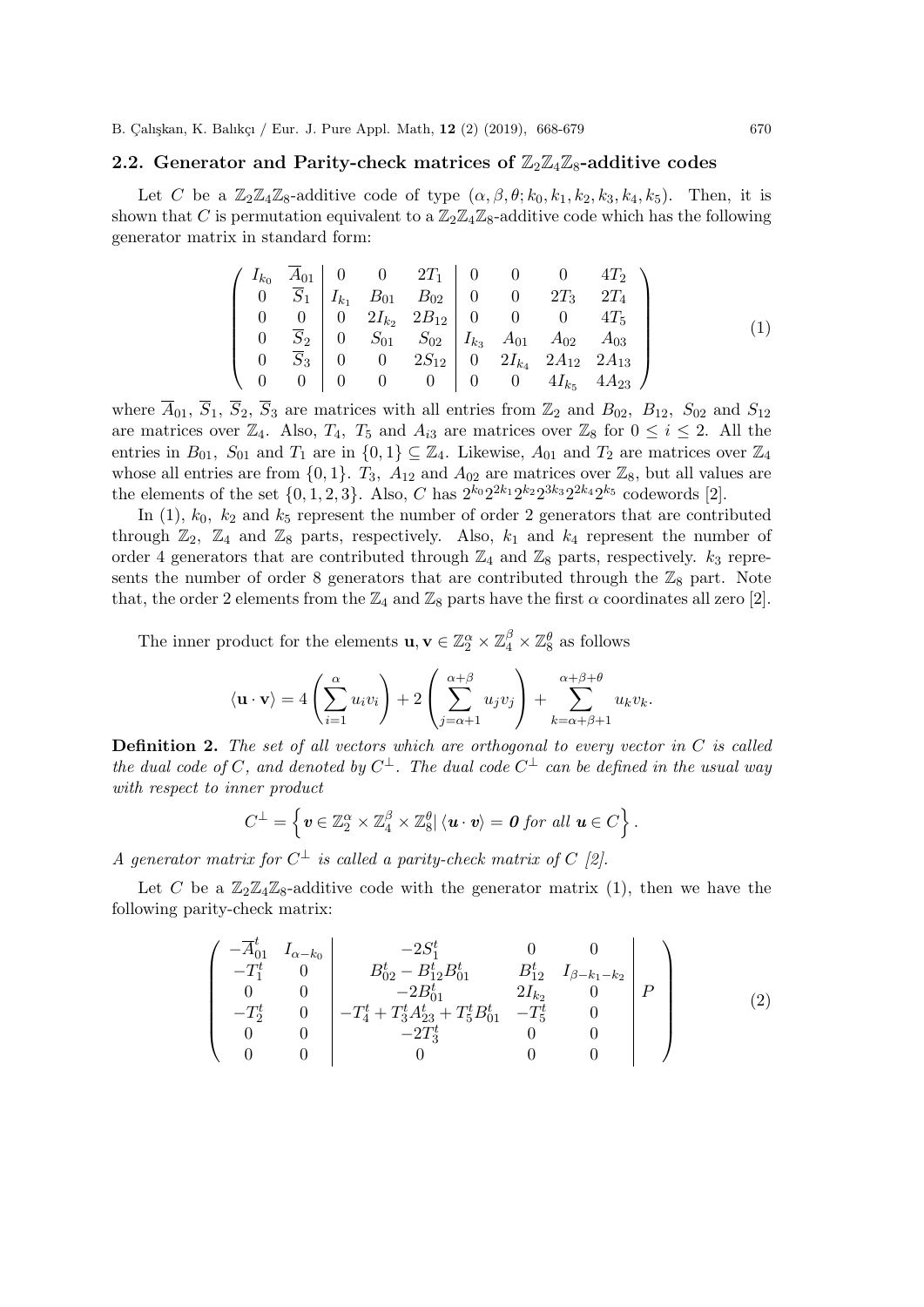where  $P$  is the matrix:

$$
P = \left(\begin{array}{cccc} 4\overline{S_2}^t - 2\overline{S_3}^t A_{01}^t & -2\overline{S_3}^t & 0 & 0 \\ -2S_{01}^t B_{12}^t - 2S_{02}^t + 2S_{12}^t A_{01}^t & 0 & 0 & 0 \\ -4S_{01}^t & -4S_{01}^t & 0 & 0 & 0 \\ -A_{03}^t + A_{13}^t A_{01}^t + A_{23}^t A_{02}^t - A_{23}^t A_{12}^t A_{01}^t + 2S_{01}^t T_5^t & -A_{13}^t + A_{23}^t A_{12}^t & -A_{23}^t & I_{\theta - k_3 - k_4 - k_5} \\ -2A_{02}^t + 2A_{12}^t A_{01}^t & 0 & -2A_{12}^t & 2I_{k_5}^t & 0 \\ -4A_{01}^t & 4I_{k_4} & 0 & 0 & 0 \end{array}\right). \eqno{(3)}
$$

So, the dual code  $C^{\perp}$  is of type  $(\alpha, \beta, \theta; \alpha - k_0, \beta - k_1 - k_2, k_2, \theta - k_3 - k_4 - k_5, k_5, k_4)$ .

# 3. The Number of Generator Matrices for  $\mathbb{Z}_2\mathbb{Z}_4\mathbb{Z}_8$ -Additive Codes

In this section, we shall count the number of arbitrary  $\mathbb{Z}_2\mathbb{Z}_4\mathbb{Z}_8$ -additive codes of type  $(\alpha, \beta, \theta; k_0, k_1, k_2, k_3, k_4, k_5)$ . For this purpose, we will give two lemmas and the definition of Gaussian coefficient. We will also present our main theorem and give some examples.

**Lemma 1.** The number of ways of choosing elements (or vectors) to generate a  $\mathbb{Z}_2\mathbb{Z}_4\mathbb{Z}_8$ additive code of type  $(\alpha, \beta, \theta; k_0, k_1, k_2, k_3, k_4, k_5)$  is  $\prod_{j=1}^6 N_j$ , where

$$
N_1 = \prod_{i=0}^{k_0-1} (2^{\alpha} - 2^i) 2^{\beta + \theta},
$$
  
\n
$$
N_2 = \prod_{i=0}^{k_1-1} (4^{\beta} - 2^{\beta + i}) 2^{\alpha + 2\theta},
$$
  
\n
$$
N_3 = \prod_{i=0}^{k_2-1} (2^{\beta + \theta} - 2^{\theta + k_1 + i}),
$$
  
\n
$$
N_4 = \prod_{i=0}^{k_3-1} (8^{\theta} - 4^{\theta} 2^i) 2^{\alpha + 2\beta},
$$
  
\n
$$
N_5 = \prod_{i=0}^{k_4-1} (4^{\theta} - 2^{\theta + k_3 + i}) 2^{\alpha + 2\beta},
$$
  
\n
$$
N_6 = \prod_{i=0}^{k_5-1} (2^{\theta} - 2^{k_3 + k_4 + i}).
$$

Proof. Recall the generating matrix given in (1), we will examine six major parts for proof. In  $\mathbb{Z}_2^{\alpha}\mathbb{Z}_4^{\beta}\mathbb{Z}_8^{\theta}$ , because of the number of all vectors of order 2 is  $2^{\alpha}2^{\beta}2^{\theta}$ , we can choose first element of order 2 that contributes through  $\mathbb{Z}_2$  part in  $(2^{\alpha}-1) 2^{\beta}2^{\theta}$  ways. Next,  $(2^{\alpha} - 2) 2^{\beta} 2^{\theta}$  selections can be made for the second element. Similarly, the last element can be selected by  $(2^{\alpha} - 2^{k_0-1}) 2^{\beta} 2^{\theta}$  ways. Thus, the  $k_0$  elements of order 2 that contribute only to the binary part are selected in  $N_1$  different ways.

Next, we will choose  $k_1$  vectors of order 4 that from the  $\mathbb{Z}_4$  part. However, in those vectors, there should not be vectors of order 4 that contribute to the  $\mathbb{Z}_8$  part. There are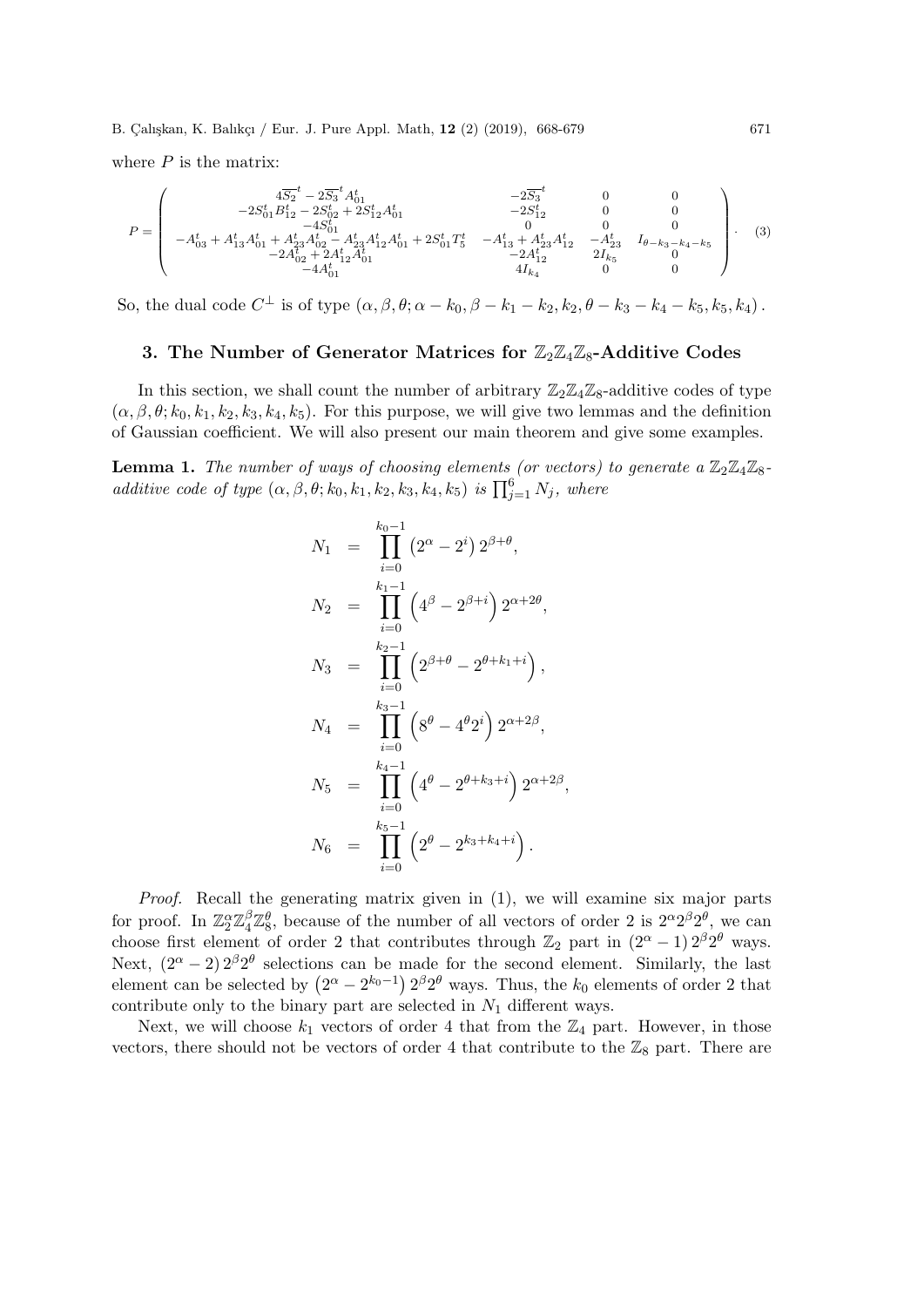$2^{\alpha}4^{\beta}4^{\theta}$  vectors of order 4 in all space. Since the number of elements of order 4 in the  $\mathbb{Z}_4$ part is  $2^{\alpha} (4^{\beta} - 2^{\beta}) 4^{\theta}$ , the first element can be selected in  $2^{\alpha} (4^{\beta} - 2^{\beta} \cdot 1) 4^{\theta}$  ways. The number of choosing for the next element is  $2^{\alpha} (4^{\beta} - 2^{\beta} \cdot 2) 4^{\theta}$  and  $2^{\alpha} (4^{\beta} - 2^{\beta} 2^{k_1-1}) 4^{\theta}$  for the last element. So, there are  $N_2$  different ways for  $k_1$  elements of order 4 that contribute to the  $\mathbb{Z}_4$  part.

Next, we need to choose  $k_2$  vectors of order 2 that are not in the space generated by  $k_1$  vectors of order 4. This imposes that the first  $\alpha$  entries of such elements to be all zero. Thus, in order to pick such an element first we subtract elements of order 2 that are obtained through already chosen  $k_1$  elements for the  $\mathbb{Z}_4$  part. So, there are  $2^{\beta}2^{\theta}$  such vectors in the  $\mathbb{Z}_4$  part. Then, first element can be chosen in  $2^{\beta}2^{\theta} - 2^{\theta}2^{k_1}$  ways, next choice comes from  $2^{\beta}2^{\theta} - 2 \cdot 2^{\theta}2^{k_1}$  and inductively we reach  $N_3$ .

Now, there are  $2^{\alpha}4^{\beta}8^{\theta}$  vectors in total but the number of all vectors of order 8 are  $2^{\alpha}4^{\beta}8^{\theta} - 2^{\alpha}4^{\beta}4^{\theta}$ . So, we choose the first one of order 8 in  $2^{\alpha}4^{\beta}(8^{\theta}-4^{\theta})$  different ways. Then we choose the remaining  $k_3-1$  elements of order 8 in a similar way as before. Hence, the last element can be chosen in  $2^{\alpha}4^{\beta}$  ( $8^{\theta} - 4^{\theta}2^{k_3-1}$ ) ways. So, we obtain  $N_4$ .

Next, to choose vectors of order 4 that are contributed through the  $\mathbb{Z}_8$  part. There are  $2^{\alpha}4^{\beta}(4^{\theta}-2^{\theta}2^{k_3})$  selections for the first vector. Note that, the elements of order 4 that are formed from the  $k_3$  elements of order 8 by taking their 2 multiples need to be considered. Next,  $2^{\alpha}4^{\beta}(4^{\theta}-2\cdot 2^{\theta}2^{k_3})$  selections can be made for the second element. Similarly, the last element can be selected by  $2^{\alpha}4^{\beta}\left(4^{\theta}-2^{k_4-1}\cdot 2^{\theta}2^{k_3}\right)$  ways. Thus, the  $k_4$  elements of order 4 that contribute only to the  $\mathbb{Z}_8$  part are selected in  $N_5$  different ways.

Finally, we need to choose  $k_5$  vectors of order 2 that are not generated by  $k_3$  and  $k_4$ vectors of order 2. Note that, the first entries of such elements to be all zero. So, there are  $2^{\theta}$  vectors of order 2. In order to pick such an element first we subtract order 2 elements that are obtained through already chosen  $k_3$  and  $k_4$  elements for the  $\mathbb{Z}_8$  part. So, we have  $2^{\theta} - 2^{k_3+k_4}$  choices. The second element comes from  $2^{\theta} - 2 \cdot 2^{k_3+k_4}$  and inductively we reach  $N_6$ .

**Lemma 2.** The number of distinct generator matrices of a  $\mathbb{Z}_2 \mathbb{Z}_4 \mathbb{Z}_8$ -additive code of type  $(\alpha, \beta, \theta; k_0, k_1, k_2, k_3, k_4, k_5)$  is  $\prod_{j=1}^6 D_j$ , where

$$
D_1 = 2^{k_0(k_1+k_2+k_3+k_4+k_5)} \prod_{i=0}^{k_0-1} \left( 2^{k_0} - 2^i \right),
$$
  
\n
$$
D_2 = 2^{k_1(k_0+k_1+k_2+2k_3+2k_4+k_5)} \prod_{i=0}^{k_1-1} \left( 2^{k_1} - 2^i \right),
$$
  
\n
$$
D_3 = 2^{k_2(k_1+3k_3+2k_4+k_5)} \prod_{i=0}^{k_2-1} \left( 2^{k_2} - 2^i \right),
$$
  
\n
$$
D_4 = 2^{k_3(k_0+2k_1+k_2+2k_3+2k_4+k_5)} \prod_{i=0}^{k_3-1} \left( 2^{k_3} - 2^i \right),
$$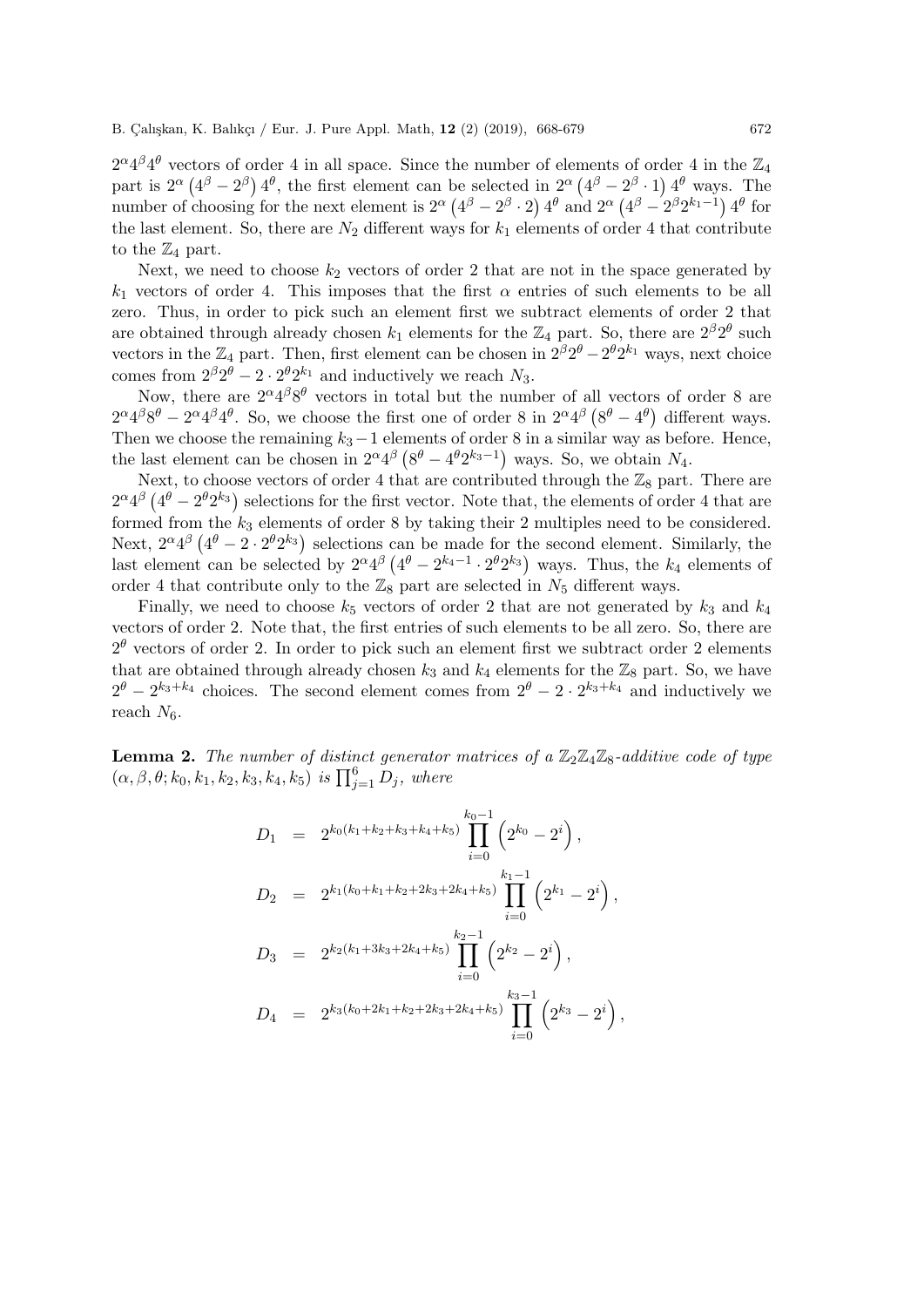B. Calıskan, K. Balıkçı / Eur. J. Pure Appl. Math, 12 (2) (2019), 668-679 673

$$
D_5 = 2^{k_4(k_0+2k_1+k_2+2k_3+k_4+k_5)} \prod_{i=0}^{k_4-1} \left(2^{k_4} - 2^i\right),
$$
  

$$
D_6 = 2^{k_5(k_3+k_4)} \prod_{i=0}^{k_5-1} \left(2^{k_5} - 2^i\right).
$$

Proof. As we did in Lemma 1, we will apply the same procedure in a group of the type  $(k_0, k_1, k_2, k_3, k_4, k_5)$ . In order to choose first element of order 2 that contributes through the  $\mathbb{Z}_2$  part, we subtract all elements of order 2 in the group from the ones that are not coming through the  $\mathbb{Z}_2$  part, i.e.  $2^{k_0+k_1+k_2+k_3+k_4+k_5} - 2^{k_1+k_2+k_3+k_4+k_5}$ . Next, the second element can be chosen in  $2^{k_0+k_1+k_2+k_3+k_4+k_5} - 2 \cdot 2^{k_1+k_2+k_3+k_4+k_5}$  different ways and inductively we reach at  $D_1$ .

Next, to choose an element of order 4 in the group, we have  $(4^{k_1} - 2^{k_1}) 2^{k_0 + k_2 + 2k_3 + 2k_4 + k_5}$ choices. Then, there are  $(4^{k_1} - 2 \cdot 2^{k_1}) 2^{k_0 + k_2 + 2k_3 + 2k_4 + k_5}$  choices for second element of order 4. So, inductively, we have  $D_2$ .

Now, to choose an element of order 2 in the group that only contributes through the  $\mathbb{Z}_4$  part. There are  $(2^{k_1+k_2}-2^{k_1}) 2^{3k_3+2k_4+k_5}$  choices for the first element. Next, the second element can be chosen  $(2^{k_1+k_2}-2 \cdot 2^{k_1}) 2^{3k_3+2k_4+k_5}$  different ways and inductively we reach at  $D_3$ .

After the  $\mathbb{Z}_2$  and  $\mathbb{Z}_4$  parts, we now calculate the selections for the  $\mathbb{Z}_8$  part. First, in order to choose an element of order 8 in the group, we have  $(8^{k_3} - 4^{k_3}) 2^{k_0+2k_1+k_2+2k_4+k_5}$ choices. Next, we can choose second element in  $(8^{k_3}-2 \cdot 4^{k_3}) 2^{k_0+2k_1+k_2+2k_4+k_5}$  different ways. Similarly, if we continue, we reach at  $D_4$ .

Next, to choose an element of order 4 within the group that only contributes through the  $\mathbb{Z}_8$  part. We have  $(4^{k_4}-2^{k_4}) 2^{k_0+2k_1+k_2+2k_3+k_5}$  choices. Therefore, there are  $(4^{k_4}-2\cdot 2^{k_4}) 2^{k_0+2k_1+k_2+2k_3+k_5}$  different choices for the second element. So, inductively, the last element can be chosen in  $(4^{k_4} - 2^{k_4-1}2^{k_4}) 2^{k_0+2k_1+k_2+2k_3+k_5}$  different ways. As a result, we reach at  $D_5$ .

Finally, to choose an element of order 2 within the group that solely contributes through the  $\mathbb{Z}_8$  part. For this, there are  $2^{k_3+k_4+k_5} - 2^{k_3+k_4}$  choices. The second element can be chosen in  $2^{k_3+k_4+k_5} - 2 \cdot 2^{k_3+k_4}$  different ways. So, the last element can be chosen in  $2^{k_3+k_4+k_5}-2^{k_5-1}2^{k_3+k_4}$  different ways. In this way,  $D_6$  is obtained and the proof is completed.

**Definition 3.** [10] Let n and q be two positive integers

$$
[n]_q = 1 + q + q^2 + \ldots + q^{n-1} = \frac{q^n - 1}{q - 1}
$$

and the q-factorial is defined as

$$
[n]_q! = [n]_q \cdot [n-1]_q \cdots [2]_q \cdot [1]_q
$$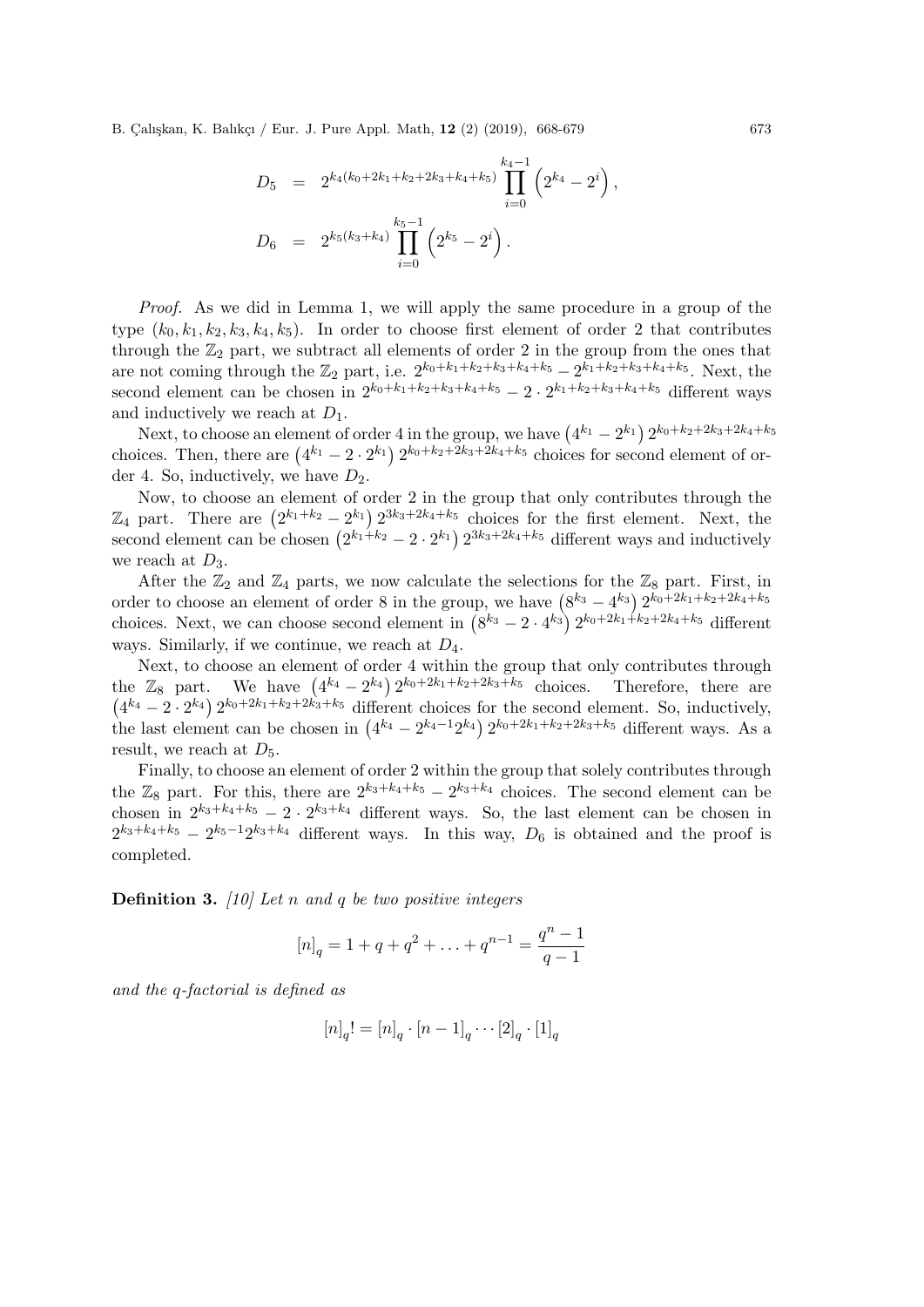B. Çalışkan, K. Balıkçı / Eur. J. Pure Appl. Math, 12 (2) (2019), 668-679 674

and

$$
\prod_{j=0}^{a-1} (2^{b} - 2^{j}) = (2^{b} - 1) (2^{b} - 2) (2^{b} - 2^{2}) \cdots (2^{b} - 2^{a-2}) (2^{b} - 2^{(a-1)})
$$
  
=  $2^{1+2+\dots+(a-1)} (2^{b} - 1) (2^{b-1} - 1) \cdots (2^{b-(a-1)} - 1)$   
=  $2^{2} \frac{[b]_{2}!}{[b-a]_{2}!}$ 

**Definition 4.** [10] Let n, k and q be non-negative integers such that  $k \leq n$ . Then,

$$
\left[\begin{array}{c} n \\ k \end{array}\right]_q = \frac{[n]_q!}{[k]_q! [n-k]_q!}.
$$

Here,  $[0]_q! = 1$  and if  $k = 0$  then the q binomial coefficient is equal to 1. Also we have an algebraic expression of Gaussian coefficients as follows;

$$
\left[\begin{array}{c}n\\k_1,k_2,\ldots,k_m\end{array}\right]_2=\left[\begin{array}{c}n\\k_1\end{array}\right]_2\cdot\left[\begin{array}{c}n-k_1\\k_2\end{array}\right]_2\cdots\left[\begin{array}{c}n-\sum_{i=1}^{m-1}\\k_m\end{array}\right]_2.
$$

**Theorem 1.** The number of distinct  $\mathbb{Z}_2\mathbb{Z}_4\mathbb{Z}_8$ -additive codes of type  $(\alpha, \beta, \theta; k_0, k_1, k_2, k_3, k_4, k_5)$ is

$$
N_{2\times 4\times 8} = 2^{\delta} \left[ \begin{array}{c} \alpha \\ k_0 \end{array} \right]_2 \left[ \begin{array}{c} \beta \\ k_1, k_2 \end{array} \right]_2 \left[ \begin{array}{c} \theta \\ k_3, k_4, k_5 \end{array} \right]_2
$$

where,

$$
\delta = k_0 [(\beta - s) + (\theta - t)]
$$
  
+ k<sub>1</sub> [(\alpha - k<sub>0</sub>) + (\beta - s) + 2(\theta - t) + k<sub>5</sub>]  
+ k<sub>2</sub> [(\theta - t) - 2k<sub>3</sub> - k<sub>4</sub>]  
+ k<sub>3</sub> [(\alpha - k<sub>0</sub>) + 2(\beta - s) + 2(\theta - t) + k<sub>2</sub> + k<sub>5</sub>]  
+ k<sub>4</sub> [(\alpha - k<sub>0</sub>) + 2(\beta - s) + (\theta - t) + k<sub>2</sub>]

 $s = k_1 + k_2$  and  $t = k_3 + k_4 + k_5$ .

Proof. In order to prove this theorem we count ordered generators for the code of the type  $(\alpha, \beta, \theta; k_0, k_1, k_2, k_3, k_4, k_5)$ . Firstly, we count the ordered generators by choosing them from the all space  $\mathbb{Z}_2^{\alpha} \times \mathbb{Z}_4^{\beta} \times \mathbb{Z}_8^{\theta}$  which gives say A. Let the number of codes of type  $(k_0, k_1, k_2, k_3, k_4, k_5)$  be  $N_{2 \times 4 \times 8}$ . Secondly, we choose the ordered generators from these codes which gives say  $B$ . So, we have the following equation

$$
N_{2\times 4\times 8} = \frac{A}{B}.
$$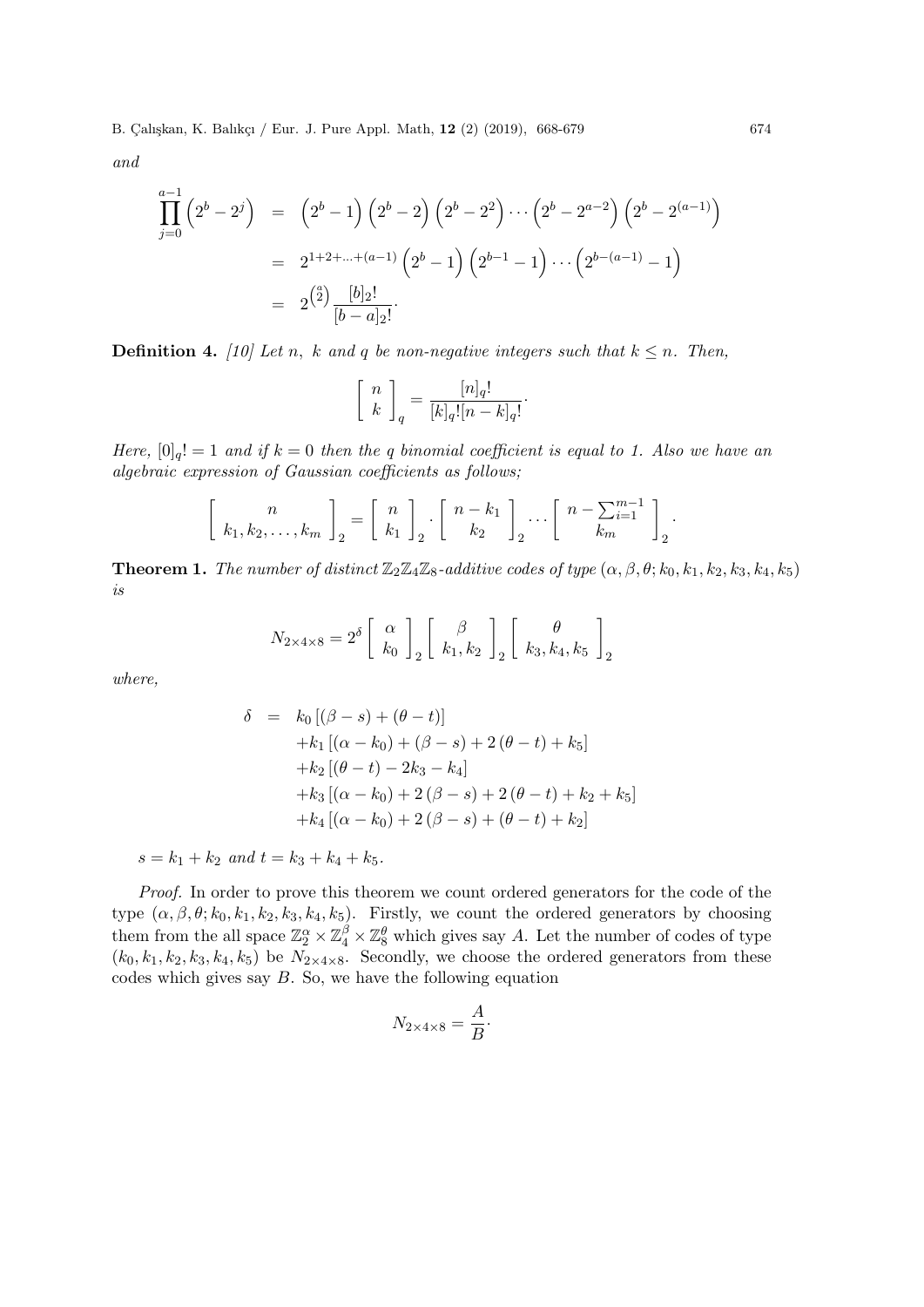Note that, Lemma 1 gives the numerator A and Lemma 2 gives the denominator B. From Definition 3, we have,

$$
N_1 = 2^{k_0(\beta+\theta)+\binom{k_0}{2}} \frac{[\alpha]_2!}{[\alpha-k_0]_2!},
$$
  
\n
$$
N_2 = 2^{k_1(\alpha+\beta+2\theta)+\binom{k_1}{2}} \frac{[\beta]_2!}{[\beta-k_1]_2!},
$$
  
\n
$$
N_3 = 2^{k_2(\theta+k_1)+\binom{k_2}{2}} \frac{[\beta-k_1]_2!}{[\beta-k_1-k_2]_2!},
$$
  
\n
$$
N_4 = 2^{k_3(\alpha+2\beta+2\theta)+\binom{k_3}{2}} \frac{[\theta]_2!}{[\theta-k_3]_2!},
$$
  
\n
$$
N_5 = 2^{k_4(\alpha+2\beta+\theta+k_3)+\binom{k_4}{2}} \frac{[\theta-k_3]_2!}{[\theta-k_3-k_4]_2!},
$$
  
\n
$$
N_6 = 2^{k_5(k_3+k_4)+\binom{k_5}{2}} \frac{[\theta-k_3-k_4]_2!}{[\theta-k_3-k_4-k_5]_2!}.
$$

Also, from Definition 3, we have,

$$
D_1 = 2^{k_0(k_1+k_2+k_3+k_4+k_5)+\binom{k_0}{2}}[k_0]_2!,
$$
  
\n
$$
D_2 = 2^{k_1(k_0+k_1+k_2+2k_3+2k_4+k_5)+\binom{k_1}{2}}[k_1]_2!,
$$
  
\n
$$
D_3 = 2^{k_1+k_2(3k_3+2k_4+k_5)+\binom{k_2}{2}}[k_2]_2!,
$$
  
\n
$$
D_4 = 2^{k_3(k_0+2k_1+k_2+2k_3+2k_4+k_5)+\binom{k_3}{2}}[k_3]_2!,
$$
  
\n
$$
D_5 = 2^{k_4(k_0+2k_1+k_2+2k_3+k_4+k_5)+\binom{k_4}{2}}[k_4]_2!,
$$
  
\n
$$
D_6 = 2^{k_5(k_3+k_4)+\binom{k_5}{2}}[k_5]_2!.
$$

Then,

$$
N_{2\times 4\times 8} = \frac{A}{B} = \frac{\prod_{j=1}^6 N_j}{\prod_{j=1}^6 D_j}.
$$

So, we have

$$
N_{2\times 4\times 8} = 2^{\delta} \left[ \begin{array}{c} \alpha \\ k_0 \end{array} \right]_2 \left[ \begin{array}{c} \beta \\ k_1 \end{array} \right]_2 \left[ \begin{array}{c} \beta - k_1 \\ k_2 \end{array} \right]_2 \left[ \begin{array}{c} \theta \\ k_3 \end{array} \right]_2 \left[ \begin{array}{c} \theta - k_3 \\ k_4 \end{array} \right]_2 \left[ \begin{array}{c} \theta - k_3 - k_4 \\ k_5 \end{array} \right]_2.
$$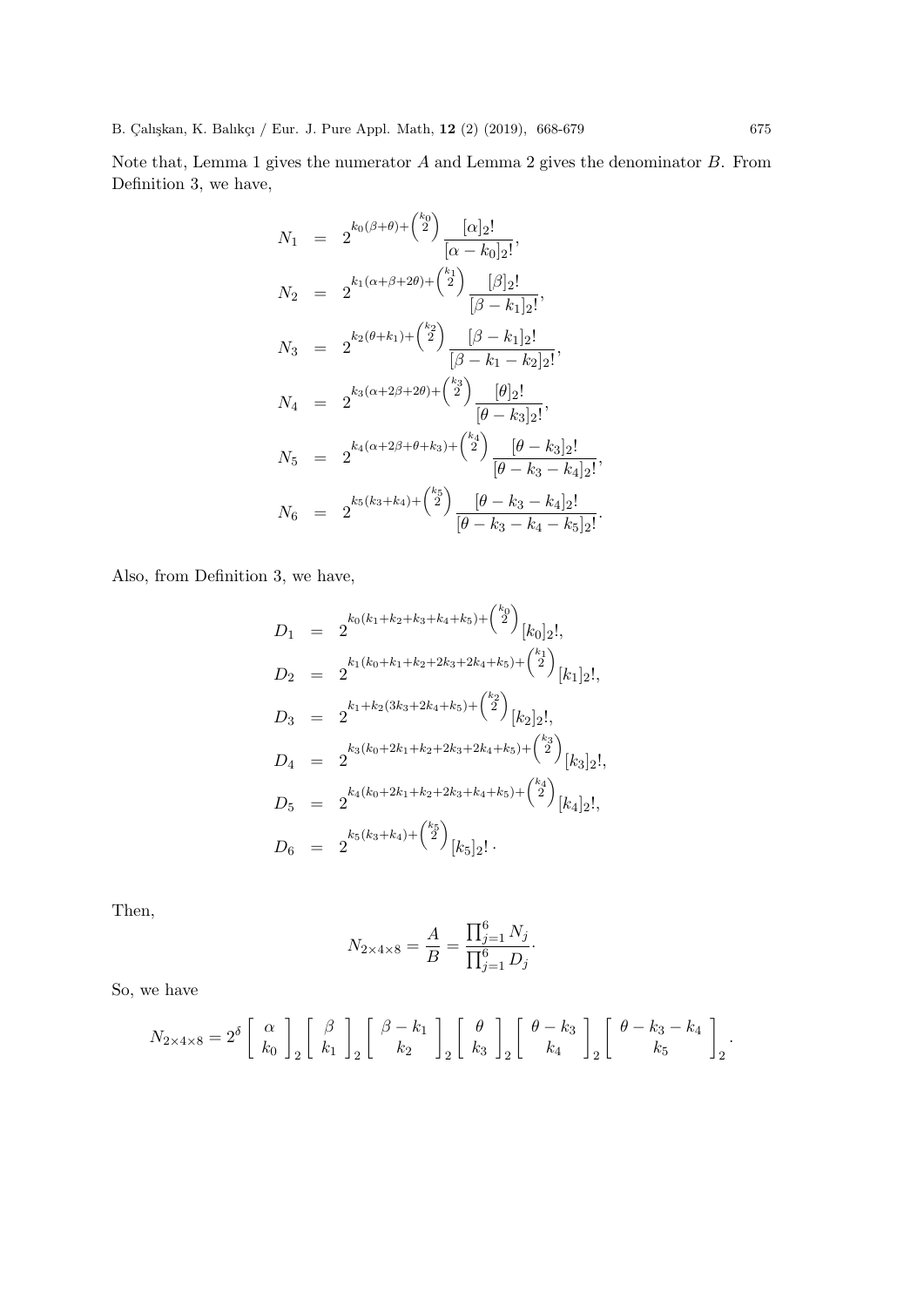B. Çalışkan, K. Balıkçı / Eur. J. Pure Appl. Math, 12 (2) (2019), 668-679 676

Hence the number of distinct  $\mathbb{Z}_2\mathbb{Z}_4\mathbb{Z}_8$ -additive codes of type  $(\alpha, \beta, \theta; k_0, k_1, k_2, k_3, k_4, k_5)$ is

$$
N_{2\times4\times8} = 2^{\delta} \left[ \begin{array}{c} \alpha \\ k_0 \end{array} \right]_2 \left[ \begin{array}{c} \beta \\ k_1, k_2 \end{array} \right]_2 \left[ \begin{array}{c} \theta \\ k_3, k_4, k_5 \end{array} \right]_2
$$

where,  $\delta$ , s and t are as defined above.

**Example 1.** Let C be a  $\mathbb{Z}_2\mathbb{Z}_4\mathbb{Z}_8$ -additive code of type  $(2,1,1,1,1,0,1,0,0)$ , then all possible generator matrices are 12 matrices that generate different codes. Here  $\alpha = 2$ ,  $\beta = \theta = 1, k_0 = k_1 = k_3 = 1$  and  $k_2 = k_4 = k_5 = 0$ .

Here,  $N_1$ ,  $N_2$  and  $N_4$  are calculated as 12, 32 and 64, respectively. Also,  $D_1$ ,  $D_2$  and  $D_4$  are 4, 16 and 32, respectively. Because of  $k_2 = k_4 = k_5 = 0$ ,  $N_3, N_5, N_6, D_3, D_5$  and  $D_6$  do not exist. So, we skip these terms, hence

$$
N_{2 \times 4 \times 8} = \frac{N_1 N_2 N_4}{D_1 D_2 D_4} = \frac{24576}{2048} = 12.
$$

These 12 generator matrices can be obtained as follows:

•  $\sqrt{ }$  $\overline{\phantom{a}}$ 1 x 0 0 0 y 1 0  $0 \quad z \quad 0 \quad 1$ 1 here, we have 8 possible matrices, •  $\sqrt{ }$  $\overline{\phantom{a}}$ 0 1 0 0 y 0 1 0 z 0 0 1 1 here, we have 4 possible matrices,

where  $x, y$  and  $z$  are either 0 or 1.

From Theorem 1, we have the following corollary.

Corollary 1. The dual of a  $\mathbb{Z}_2\mathbb{Z}_4\mathbb{Z}_8$ -additive code of type  $(\alpha, \beta, \theta; k_0, k_1, k_2, k_3, k_4, k_5)$  is of type  $(\alpha, \beta, \theta; \alpha - k_0, \beta - k_1 - k_2, k_2, \theta - k_3 - k_4 - k_5, k_5, k_4)$  and the number of generator matrices of this dual code is

$$
\overline{N}_{2\times 4\times 8} = 2^{\overline{\delta}} \left[ \begin{array}{c} \alpha \\ \alpha - k_0 \end{array} \right]_2 \left[ \begin{array}{c} \beta \\ \beta - s, k_2 \end{array} \right]_2 \left[ \begin{array}{c} \theta \\ \theta - t, k_5, k_4 \end{array} \right]_2
$$

where

$$
\overline{\delta} = (\alpha - k_0) (k_1 + k_3) \n+ (\beta - s) (k_0 + k_1 + 2k_3 + k_5) \n+ k_2 (k_3 - 2(\theta - t) - k_5) \n+ (\theta - t) (k_0 + 2k_1 + k_2 + 2k_3 + k_4) \n+ k_5 (k_0 + 2k_1 + k_2 + k_3).
$$

where  $s = k_1 + k_2$  and  $t = k_3 + k_4 + k_5$ .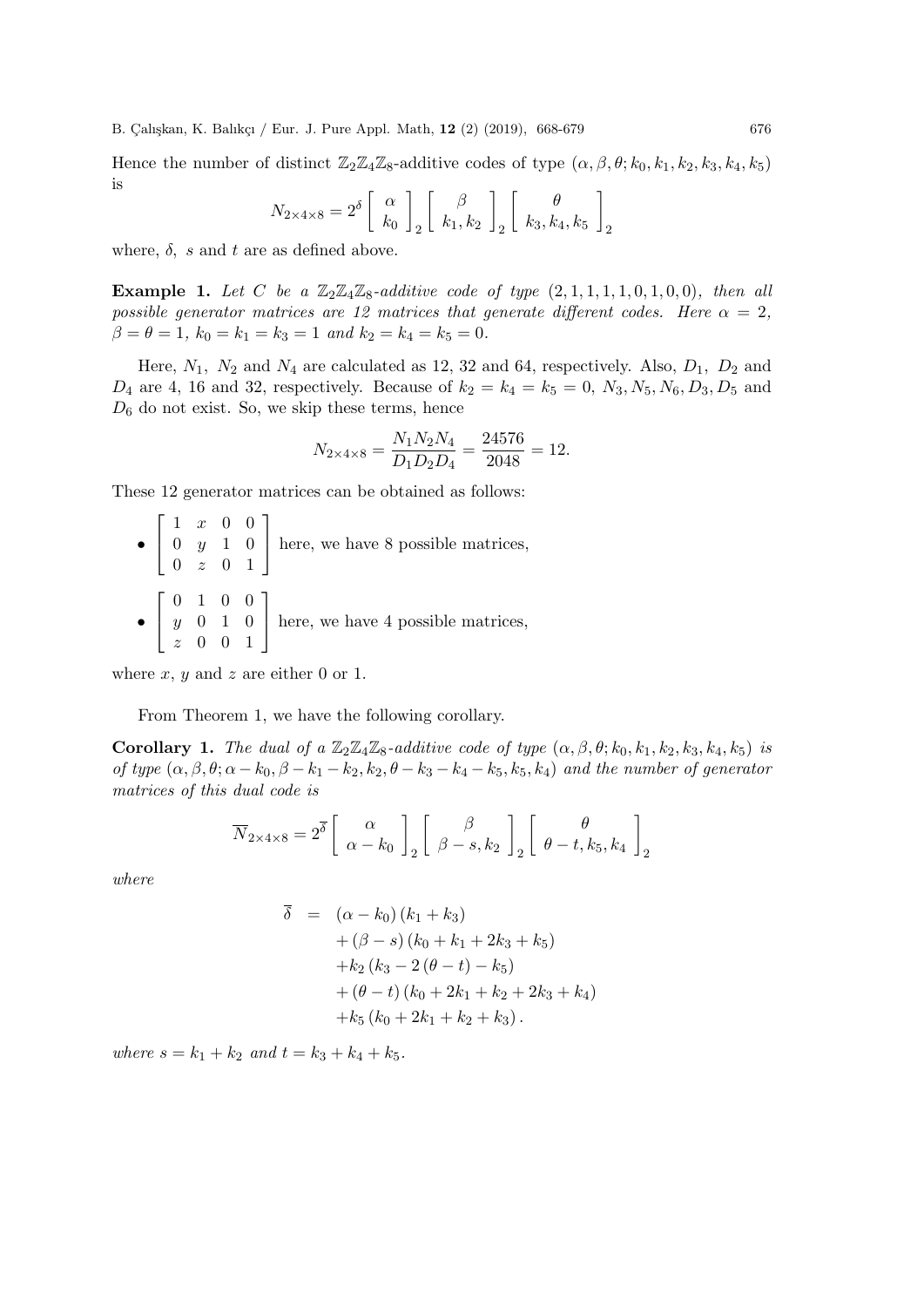Example 2. Let us show that for the code in the Example 1, the number of generator matrices of the dual code is 12. Since  $\alpha - k_0 = 2 - 1$ ,  $\beta - k_1 - k_2 = 1 - 1 - 0 = 0$ ,  $k_2 = 0, \theta - k_3 - k_4 - k_5 = 1 - 1 - 0 - 0 = 0$  and  $k_5 = k_4 = 0$ ; the type of the dual code is  $(2, 1, 1, 1, 0, 0, 0, 0, 0)$  and  $\overline{\delta} = (2 - 1)(1 + 1) + 0 + 0 + 0 + 0 = 2$ . So,

$$
\overline{N}_{2\times 4\times 8}(2,1,1,1,0,0,0,0,0) = 2^{2} \begin{bmatrix} 2 \\ 2 \end{bmatrix}_{2} \begin{bmatrix} 1 \\ 0,0 \end{bmatrix}_{2} \begin{bmatrix} 1 \\ 0,0,0 \end{bmatrix}_{2} = 12.
$$

### 4. Connections to  $\mathbb{Z}_2\mathbb{Z}_4$  and  $\mathbb{Z}_2\mathbb{Z}_8$ -Additive Codes

Here, we relate the number of the  $\mathbb{Z}_2\mathbb{Z}_4\mathbb{Z}_8$ -additive codes with the number of additive codes over  $\mathbb{Z}_2\mathbb{Z}_4$  and  $\mathbb{Z}_2\mathbb{Z}_8$ , respectively. Hence, we also obtain formulas for counting the number of matrices that generate all these codes.

**Corollary 2.** Let C be a  $\mathbb{Z}_2\mathbb{Z}_4\mathbb{Z}_8$ -additive code of type  $(\alpha, \beta, \theta; k_0, k_1, k_2, k_3, k_4, k_5)$ . If  $\theta = k_3 = k_4 = k_5 = 0$ , then we get a  $\mathbb{Z}_2 \mathbb{Z}_4$ -additive code of type  $(\alpha, \beta; k_0, k_1, k_2)$ . The number of these distinct codes is as follows

$$
N_{2\times 4\times 8}(\alpha,\beta,0;k_0,k_1,k_2,0,0,0) = 2^{k_0(\beta-k_1-k_2)+k_1(\alpha+\beta-k_0-k_1-k_2)} \begin{bmatrix} \alpha \\ k_0 \end{bmatrix}_{2} \begin{bmatrix} \beta \\ k_1, k_2 \end{bmatrix}_{2}
$$
  
=  $N_{2\times 4}(\alpha,\beta;k_0,k_1,k_2)$ 

*Proof.* It is known [5] that the generator matrix for a  $\mathbb{Z}_2\mathbb{Z}_4$ -additive code C of type  $(\alpha, \beta; \gamma, \delta, \kappa)$  has the following standard form

$$
\left(\begin{array}{cccc} I_{\kappa} & T_b & 2T_2 & 0 & 0\\ 0 & 0 & 2T_1 & 2I_{\gamma-\kappa} & 0\\ 0 & S_b & S_q & R & I_{\delta} \end{array}\right) \tag{4}
$$

where  $T_b$ ,  $S_b$  are matrices over  $\mathbb{Z}_2$ ;  $T_1$ ,  $T_2$ , R are matrices over  $\mathbb{Z}_4$  with all entries in  $\{0,1\} \in \mathbb{Z}_4$  and  $S_q$  is a matrix over  $\mathbb{Z}_4$ . Also, from [13], we know that the generator matrix of C of type  $(\alpha, \beta; k_0, k_1, k_2)$  is in the form of

$$
\left(\begin{array}{cccc} I_{k_0} & \overline{A}_{01} & 0 & 0 & 2T_{02} \\ 0 & S_1 & I_{k_1} & A_{01} & A_{02} \\ 0 & 0 & 0 & 2I_{k_2} & 2A_{12} \end{array}\right) \tag{5}
$$

which is permutation equivalent to a matrix of the form  $(4)$ . So, from the generator matrices (4) and (5) we have the equations such that  $\kappa = k_0$ ,  $\delta = k_1$  and  $\gamma - \kappa = k_2$ .

In Theorem 1, it is clear that if  $\theta = k_3 = k_4 = k_5 = 0$ , then we have a  $\mathbb{Z}_2\mathbb{Z}_4\mathbb{Z}_8$ -additive code of type  $(\alpha, \beta, 0; k_0, k_1, k_2, 0, 0, 0)$ . Also, the number of these codes is

$$
N_{2\times 4\times 8}(\alpha, \beta, 0; k_0, k_1, k_2, 0, 0, 0) = 2^{k_0(\beta - k_1 - k_2) + k_1(\alpha + \beta - k_0 - k_1 - k_2)} \begin{bmatrix} \alpha \\ k_0 \end{bmatrix}_{2} \begin{bmatrix} \beta \\ k_1, k_2 \end{bmatrix}_{2}
$$
  
=  $N_{2\times 4}(\alpha, \beta; k_0, k_1, k_2)$  (6)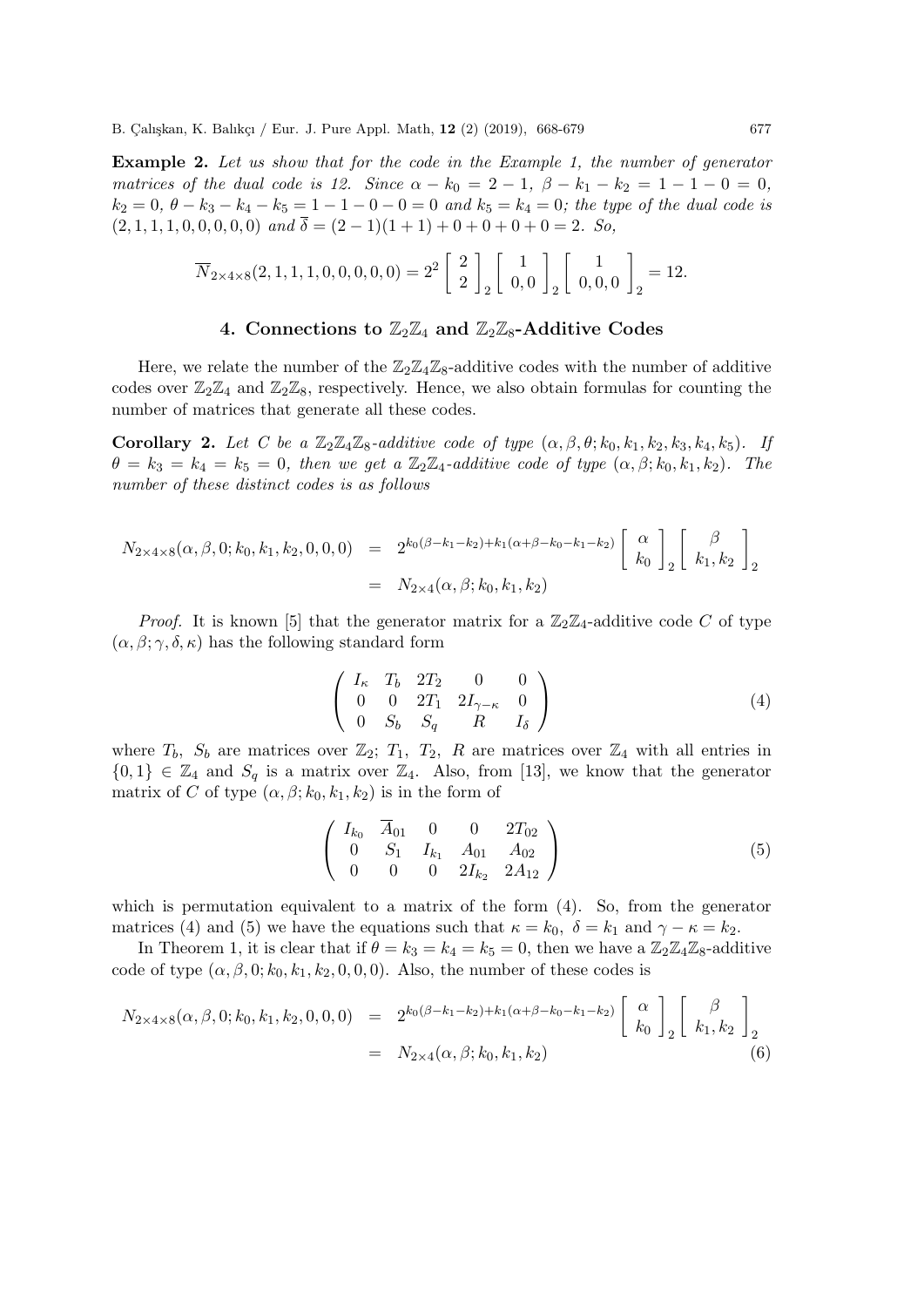In (6), if we replace  $\kappa = k_0$ ,  $\delta = k_1$  and  $\gamma - \kappa = k_2$ , then it is obtained the number of  $\mathbb{Z}_2\mathbb{Z}_4$ -additive codes C of type  $(\alpha, \beta; \gamma, \delta, \kappa)$  as in [8], (Theorem 3.3).

Corollary 3. Let C be a  $\mathbb{Z}_2\mathbb{Z}_4\mathbb{Z}_8$ -additive code of type  $(\alpha, \beta, \theta; k_0, k_1, k_2, k_3, k_4, k_5)$ . If  $\beta = k_1 = k_2 = 0$ , then we get a  $\mathbb{Z}_2 \mathbb{Z}_8$ -additive code of type  $(\alpha, \theta; k_0, k_3, k_4, k_5)$ . The number of these distinct codes is as follows

$$
N_{2\times4\times8}(\alpha,0,\theta;k_0,0,0,k_3,k_4,k_5) = 2^{k_0(\theta-k_3-k_4-k_5)+k_3[(\alpha-k_0)+2(\theta-k_3-k_4-k_5)+k_5]} \begin{bmatrix} \alpha \\ k_0 \end{bmatrix}_{2} \begin{bmatrix} \theta \\ k_3, k_4, k_5 \end{bmatrix}_{2}
$$
  
=  $N_{2\times8}(\alpha, \theta;k_0, k_3, k_4, k_5).$ 

*Proof.* In Theorem 1, it is clear that If  $\beta = k_1 = k_2 = 0$ , then we have a  $\mathbb{Z}_2\mathbb{Z}_4\mathbb{Z}_8$ additive code of type  $(\alpha, 0, \theta; k_0, 0, 0, k_3, k_4, k_5)$ . Also, the number of these codes is

$$
N_{2\times4\times8}(\alpha,0,\theta;k_0,0,0,k_3,k_4,k_5) = 2^{k_0(\theta-k_3-k_4-k_5)+k_3[(\alpha-k_0)+2(\theta-k_3-k_4-k_5)+k_5]} \begin{bmatrix} \alpha \\ k_0 \end{bmatrix}_{2} \begin{bmatrix} \theta \\ k_3, k_4, k_5 \end{bmatrix}_{2}
$$
  
=  $N_{2\times8}(\alpha,\theta;k_0,k_3,k_4,k_5).$  (7)

In (7), if we replace both  $k_3 = k_1$ ,  $k_4 = k_2$ ,  $k_5 = k_3$  and  $k_1 + k_2 + k_3 = l$ , then it is obtained the number of  $\mathbb{Z}_2\mathbb{Z}_8$ -additive codes of type  $(\alpha, \theta; k_0, k_3, k_4, k_5)$  as in [3], (Theorem 2.1).

#### Example 3.

$$
N_{2\times4}(3,4;2,1,2) = N_{2\times4\times8}(3,4,0;2,1,2,0,0,0) = 11760
$$
  

$$
N_{2\times8}(3,4;2,0,1,2) = N_{2\times4\times8}(3,0,4;2,0,0,0,1,2) = 11760
$$

#### 5. Conclusions

In this work we established a formula that gives the number of distinct  $\mathbb{Z}_2\mathbb{Z}_4\mathbb{Z}_8$ -additive codes and their dual codes. Also, we showed the relationships among the numbers of  $\mathbb{Z}_2\mathbb{Z}_4$ ,  $\mathbb{Z}_2\mathbb{Z}_8$  and  $\mathbb{Z}_2\mathbb{Z}_4\mathbb{Z}_8$ -additive codes. Also, we gave some examples that show the relationships.

Moreover, it is clear that in Theorem 1, if the parameters of  $\mathbb{Z}_2\mathbb{Z}_4\mathbb{Z}_8$ -additive codes of type  $(\alpha, \beta, \theta; k_0, k_1, k_2, k_3, k_4, k_5)$  are appropriated, the numbers of  $\mathbb{Z}_2$ ,  $\mathbb{Z}_4$  and  $\mathbb{Z}_8$  linear codes can be obtained.

### Acknowledgements

We would like to thank the referees for their valuable remarks.